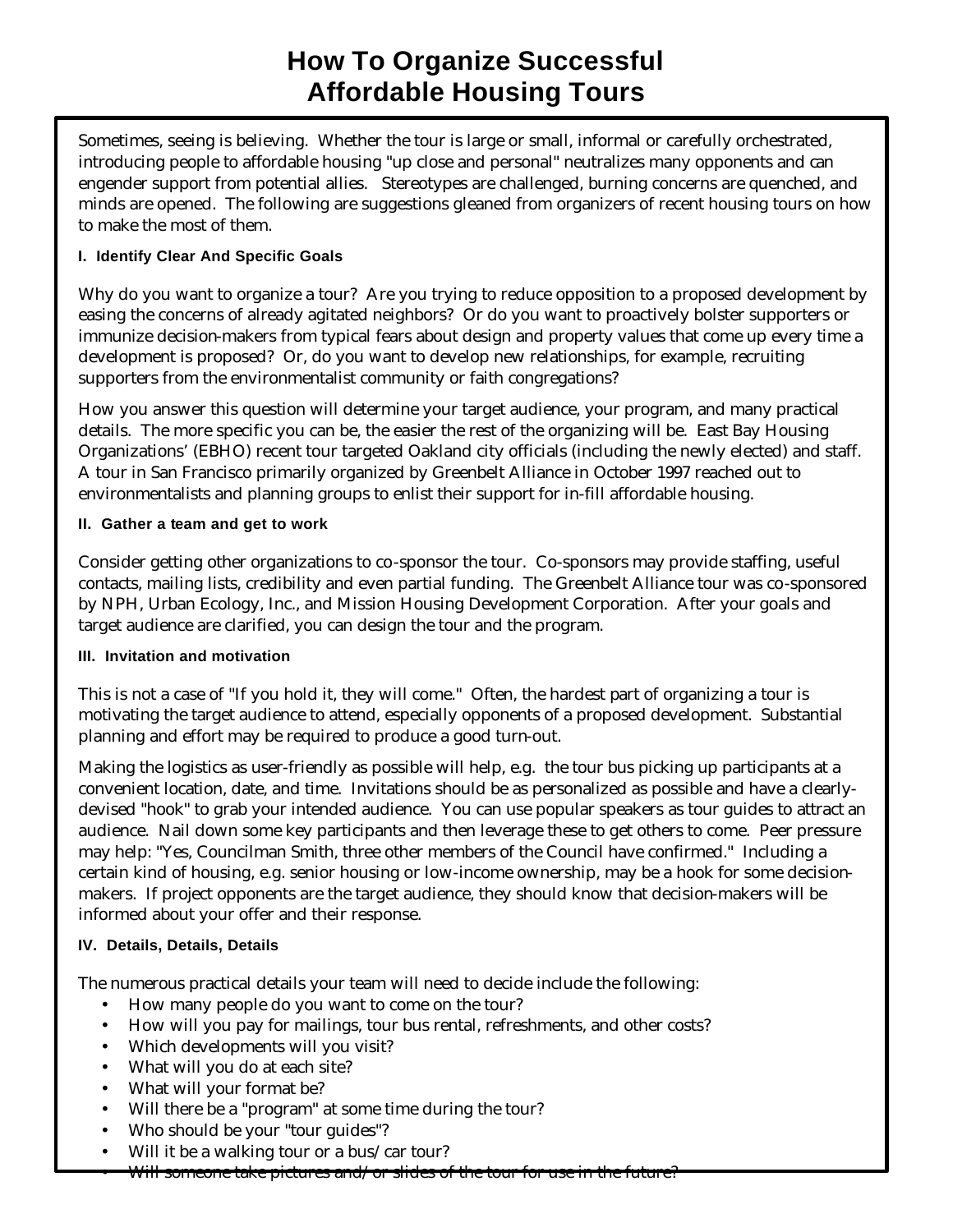Providing refreshments, even simple drinks and cookies, always makes for a welcoming spirit and happier participants. If at all possible, before you settle on details, someone on the team should do a "dry run" of the tour and the program to determine whether it's realistic. Test every critical decision you make by asking yourself: Will this help us meet our goal? For example, EBHO organizers decided to not inform the media about its tour so that the participants could have frank, off-the-record conversations.

## **V. Select sites carefully**

Many cities have an abundance of potential sites to visit; others have only a few and may need to visit developments outside of their jurisdiction. Quality and depth are more important than sheer numbers. If you list the potential sites on one side of a chart and the characteristics you want to include on the top (e.g. a range of neighborhoods, types of development, population served, new construction vs. rehabilitation, types of financing used, how the development fits into the neighborhood, etc.), you can determine which developments best exemplify what you want to show. EBHO designed its tour so that each development "told a story" about an important issue, such as professional management. To make points about good property and tenant management, include buildings constructed or rehabilitated 10 years ago. Leave 'em hungry for more, not exhausted and resentful for being dragged on a forced march. The tour can drive by additional developments and give brief profiles of them in a tour packet to broaden the exposure.

## **VI. Making points in your program**

At the beginning of the tour, the tour leader could ask a few questions to elicit participants' concerns and fears about affordable housing. (For example, "What are the most common concerns about infill/affordable housing that you have heard?") This accomplishes a few things: (1) it helps establish rapport between the facilitator and the group; (2) it gives you a feel for the interests, concerns, and sophistication of your audience; and (3) it sets up what points you need to make in subsequent presentations.

Have someone available at all times (e.g. on the bus between stops) who can answer questions that arise after seeing one development and before seeing another. Pass out survey forms for participants to give their suggestions for improvement. Explain how you will use their feedback, e.g. Construction/Design department will review it.

The presentation at a building could include pictures of the site before rehabilitation or construction to make a point about how it improved the neighborhood. You may want to include a slideshow or a small discussion panel as part of the tour program. Invite current residents of existing developments, property managers and current neighbors to give their "testimony," as well as the project manager or a representative of the developer. However, go over their comments with them beforehand. A volunteer at a shelter unwittingly told visiting guests, "I like to help out here, but I wouldn't want to live next door."

Residents and on-site staff should always be informed about the tour and its purpose. Those who are expected to speak should be prepared to answer questions that are likely to be asked. If the resident has a conflict with the management about her apartment, resolve it before the presentation. If your target audience is opponents, you'll want to leave time in the program to elicit and respond to their concerns. Don't promise to answer everything there and then.

#### **VII. Handouts can help**

Providing printed materials can take the pressure off of your desire to communicate large amounts of complex information in a short time. They can also provide participants something to browse through during the inevitable "dead" time between buildings. You can include "project profiles" which give vital information about each development, "resident profiles" which educate participants about who needs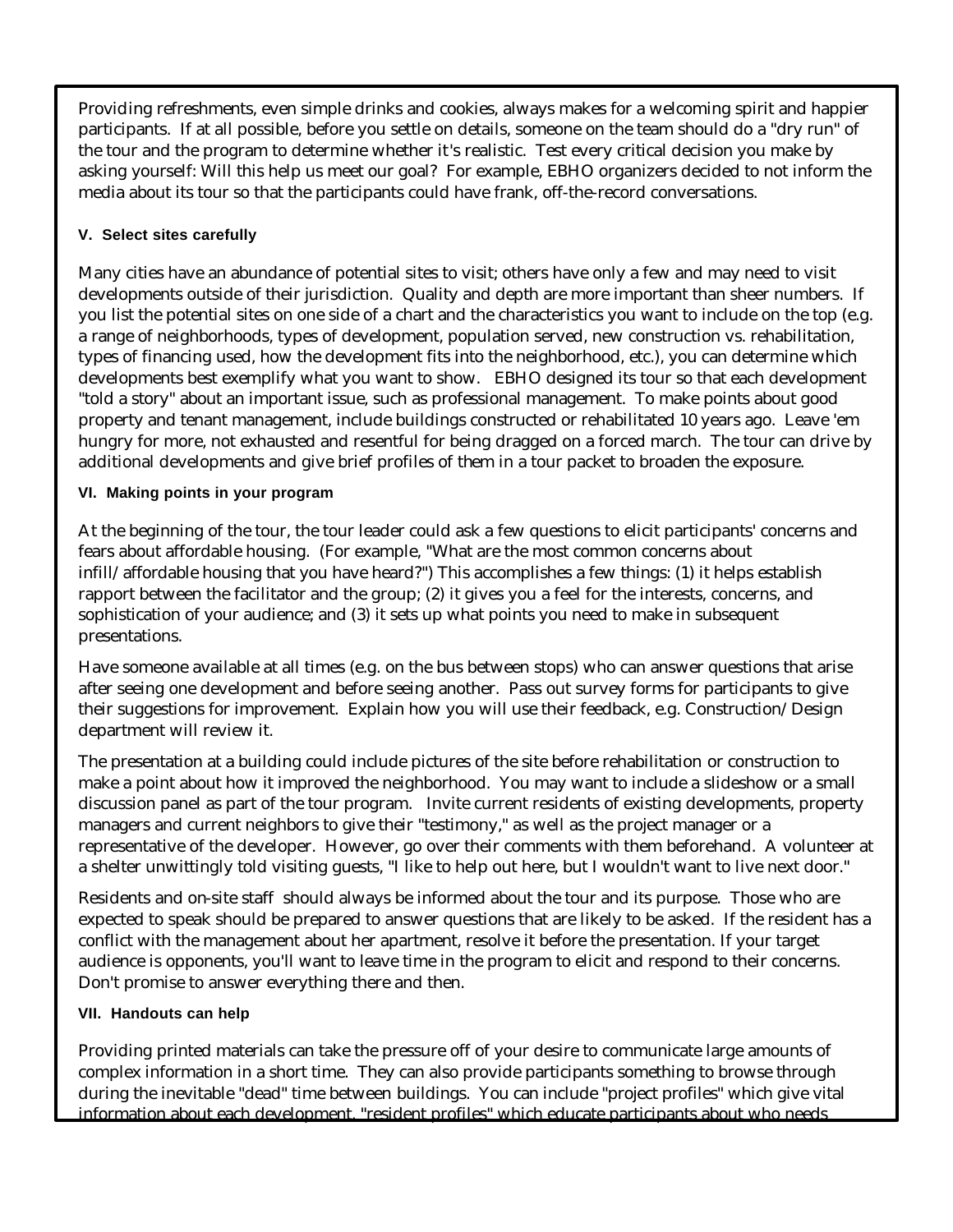affordable housing, and "issue profiles" which reinforce and further document the points you are making in your presentations, e.g. about property values and professional management.